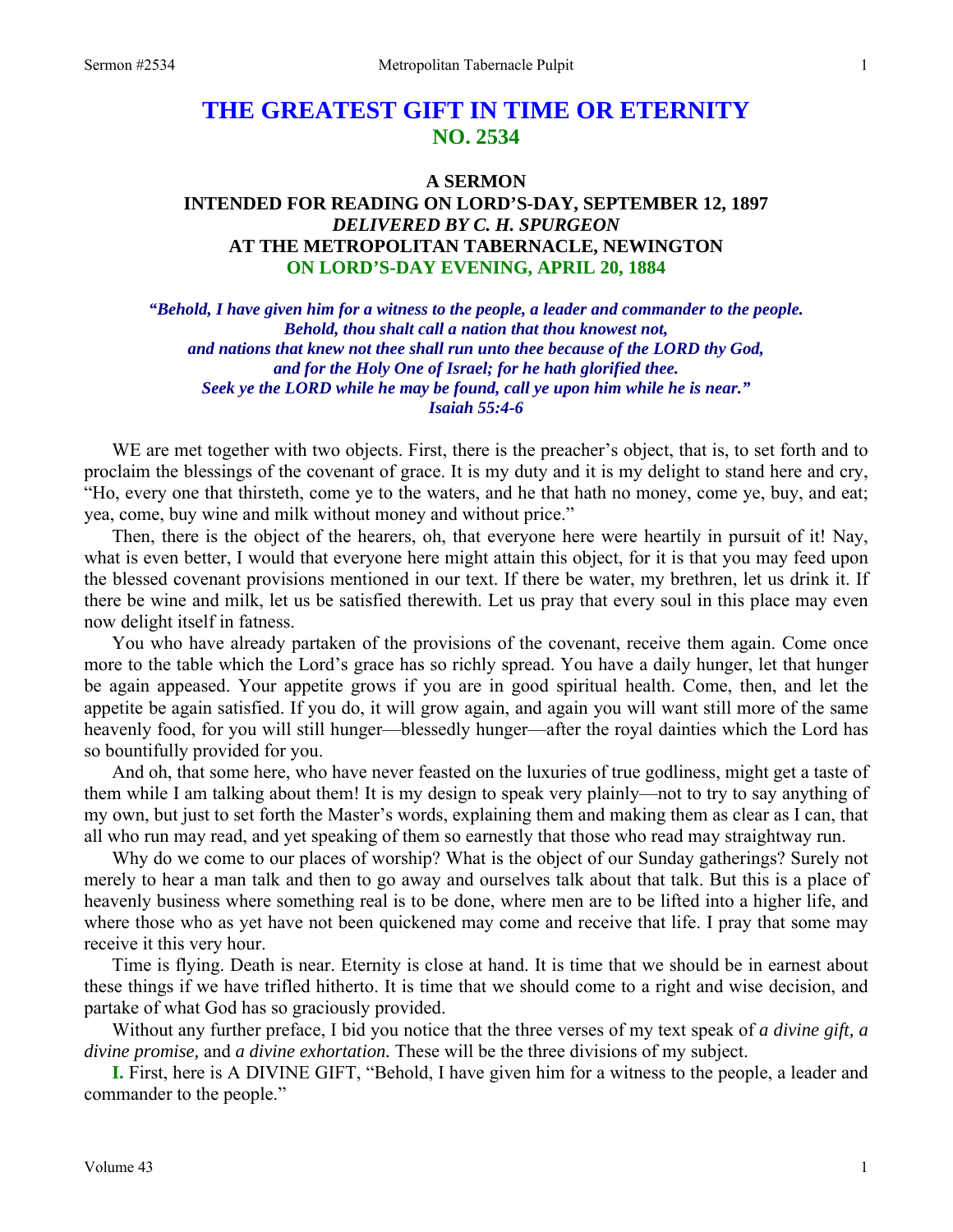We are not now talking about payments or about deservings, the Gospel and all that it brings must be regarded as a gift. Men rightly say that there is nothing freer than a gift, and truly, there is nothing freer than the free gift of God. What is that divine gift of which our text speaks?

Well, first, the *Father has given His Son.* The words I have just spoken are very simple, but there is an infinite meaning in them. So great is sin, so tremendous is evil as to be unfathomable. So great is the ruin which sin has brought upon us that it is truly indescribable. And equally great, yea, even greater is the remedy for the evil. He who made all things and who fills all things, willed not that we should perish, and therefore He must give a redemption price to ransom us out of bondage. He must provide a sacrifice to take away our guilt and to do this, He gave His Son.

He had but one, His Well-beloved, equal with Himself, and one with Himself in all things. Yet He gave us His Son. What if I say He gave us Himself? That is also true, for there is such a mysterious unity between the Father and the Son that, in giving the Son, the Father gave us Himself. Oh, listen, then, you who are lost in sin, and seem to be helpless! Must there not be hope for you when such a gift as this is given? Not simply, mark you, a gift of grace, or a gift of love, or a gift of power, but the gift of the Godhead's own self, the gift of all there is in Him of whom we read, It pleased the Father that in him should all fullness dwell." "Behold," says the Father, "I have given HIM."

When Isaiah wrote those words, they could not be read quite as clearly as you and I can read them, for now, holding up this Scripture to the light of the cross, and reading it by the lamps of those five wounds, I can see a marvelous meaning in it, "I have given him." Yes, the Father has given a redemption for the bond-slave. He has given a sacrifice for the guilty. He has given His Son.

The words in which I speak of this great fact are very simple and they may seem very povertystricken, but the truth itself is such as made the angels stand in amazement. All heaven was bewildered with wonder that God, the Infinite, should give His Son for poor, sinful, dying worms like ourselves. It seemed too much to give—the infinitely-holy God to die for guilty sinners, the everlasting and eternal Son of God to suffer that His feeble, finite creatures might not perish.

And if it be a wonder that God the Father should give His Son, it is an equal wonder that *the Son consented to be given.* The Father said, "I have given him," yet it is equally true of the Son, "He loved me, and *gave himself* for me." The Father's gift was no violation of the will of the Son, but the Son said, "Lo, I come: in the volume of the book it is written of me, I delight to do thy will, O my God: yea, thy law is within my heart." Oh, to think that Jesus should give Himself for you and for me! To take our nature, to descend from heaven to the manger, was a great stoop, but to take our sin, to come down from the throne of glory to the cross of Calvary, was a still greater proof of His condescending love.

Oh, think of this, beloved! He so completely gave Himself that He gave to us His Deity and His humanity, His soul and His body, His life and His death, and though He is now risen from the dead, He still gives Himself to us, for He has never recalled the gift He once bestowed. And this is the very glory of His gift that He is still ours by a constant gift of Himself to us. Clutch at this blessed truth, you despairing ones! God has given His Son and the Son has given Himself, and if, by an act of faith, you trust Him, He is at once yours, and He is yours forever. What more can you possibly want?

In this fourth verse, we have also *the purposes of this gift avowed.* "I have given him for a witness to the people, a leader and commander to the people." First, Christ is given for a *Witness.* What does that mean?

Surely, Christ is given, first, to show us what God is. If you want to know what God is, study the life of Christ, for Jesus said, "He that hath seen me hath seen the Father." In Christ, the Godhead shines as it were through a merciful medium, so that the excessive glory of the Deity is toned down to meet the weakness of our poor minds, lest we should be blinded by the ineffable splendor. God in human flesh is a witness to human flesh of what God is.

Next, Christ is a Witness in this sense—that He bears His testimony to us concerning the Father's will, the Father's love, and the Father's grace. He declares what He has seen in secret of the Father's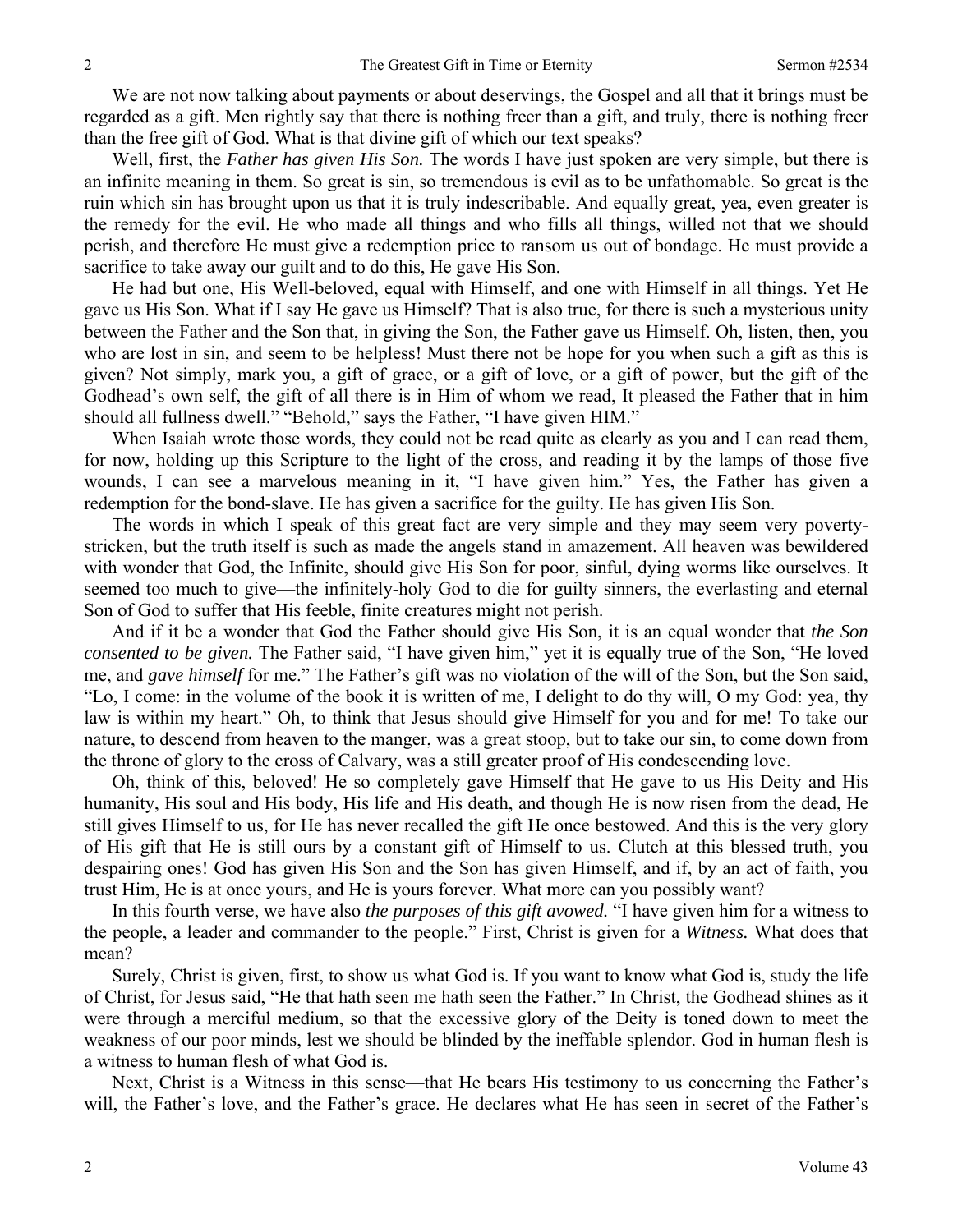purposes of mercy, so that what He testifies, He speaks not of Himself, but what He has seen with the Father, that He declares unto us. He is the Witness of what God is and of what God has done for us.

His name is put to the everlasting covenant in many ways—as the Surety of it, and as a Partner in it, but also as a Witness to it. He bears witness to us that, in His person, God has entered into covenant with men, saying to them, "Inasmuch as you have broken the first covenant of works and now cannot possibly keep it, I have made another and a better covenant. Christ has undertaken to magnify My law and to satisfy My justice, and I have undertaken to save all those whom I have given to Him." And Jesus bears witness that it is so. He is Himself the pledge and seal of the covenant.

I am so glad that I have not to talk with an invisible, impalpable God, who has never been seen of man. It seems too much for one, veiled in human flesh, to be able to speak with the unseen JEHOVAH, the God who is a Spirit, but I can speak to the man, Christ Jesus. I feel now that I have Mediator, one of a thousand who can lay His hand upon both parties to the covenant because He belongs to both of us, and is both God and man. My heart rejoices as I behold God in human flesh, the witness for God to the people.

O poor sinners, be glad, be glad. God has given His dear Son to bear witness to you that He wills that you should be saved, that He is able to save you without a violation of His justice, that He is willing to save you, and willing to save you now, if you will but trust His Son!

Our text also tells us that the Father gives Christ, not only as a Witness, but as *a Leader and a Commander.* That is just what we want. Men in any country where they are greatly oppressed, sigh for a leader. "Grant a leader bold and brave," is the prayer that has gone up from many a down-trodden nation.

Well, the Lord has appointed His Son to be a Leader and a Commander, and if we will but yield to Him, to be led by Him, to be commanded by Him, He will lead us safely, He will lead us on to victory and to conquest, and heaven itself shall be ours in due time. He who puts himself under this Leader shall go forth conquering and to conquer. He shall war against his sin and win the day. He shall fight against the devil and overcome him by the blood of the Lamb. He shall do battle with death itself, and be more than a conqueror over the last enemy.

I would to God that as I speak some of you would say, "Christ is given as a Leader and a Commander, therefore we will enlist beneath His banner. Henceforth, the Son of David, the Son of God, shall be both Leader and Commander to us." Happy, happy, happy day for you and for all of whom that shall be true!

Now notice who are *the persons thus favored.* To whom is the Lord Jesus given as a Witness and a Leader and Commander? Twice we are told that it is to the people, "A witness to the people, a leader and commander to the people." I have known some people sneer at "the common people." Ah, yes, but it was the common people who heard Christ gladly, and it is for the people that He died! "I," says God, "have exalted one chosen out of the people." The Lord Jesus Christ is the Christ of common people. If any of you are so high and mighty that you must go to heaven fashionably, you will be lost. The unfashionable way to heaven, by trusting in Jesus Christ, is the only way that will take you there. He is the people's Witness, the people's Leader, the people's Commander.

That means, does it not, that He is the Leader and Commander of a great host, not merely of a select few? Perhaps you have read about us poor Calvinists, what a wretched, miserable sect we are, how we are always trying to keep salvation to ourselves and how we believe that only a very few will ever be saved! Put all that down among the lies that our enemies tell about us. It is not true and it never was true, for there are no people under heaven who are more anxious that all men should be saved than are we who believe that, nevertheless, the Lord has a people whom He will save.

Our hearts, we trust, are full of love to men, despite all that is said about us. It is my hope that the Lord Jesus Christ will save so many, that at the last, those who are lost will bear no greater proportion to the whole mass of mankind than do the persons in prison to the multitudes that are outside of it in any well-ordered state.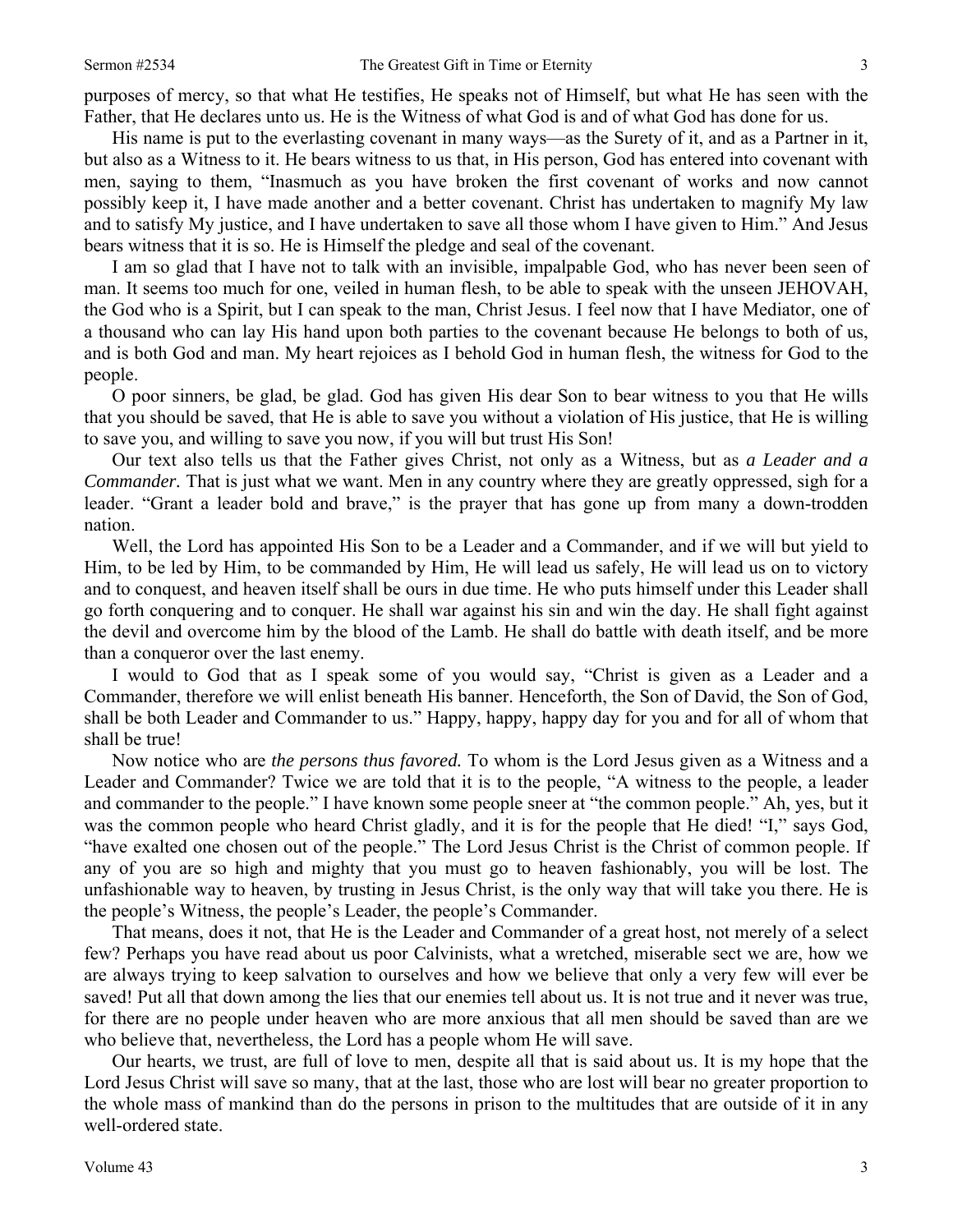"There will have to be a great change," says somebody, "to bring that about." Yes, there will be a great change. There are glorious times yet coming, notwithstanding all that tends to the contrary. There is a day to dawn when the Lord Jesus shall be owned as King of Kings and Lord of Lords and "He shall reign for ever and ever," and the overwhelming multitudes of His redeemed shall prove that He is not the Witness and Leader and Commander to a miserable few, a mere handful, but that He is Witness and Leader and Commander to the people. In all things He shall have the pre-eminence.

"To the people." Then, surely, that means all sorts of people? It does. Our Lord is a Leader and Commander to all classes and conditions of men. Kings may follow Him if they will. And peasants and paupers do follow Him in great multitudes. He is willing to receive the lost and the low, the poorest of the poor. He is willing to uplift the most sunken. "Whosoever will," says He, "let him take the water of life freely."

He is a Leader and a Commander to the people. Then follow Him, my friend, obey Him. You never thought of doing so before, but may God's grace move you to say, "If He is a Leader and Commander to the people, I am one of them, and I will go with Him. He shall be my Leader and my Commander." If it be really so with you, glory shall be yours. Christ will bring you to glory and you shall bring glory to His name forever and ever as you bless and praise Him who has saved you by His grace.

So much, then, upon the divine gift, God has given His own Son to be a Savior to men, and Christ has given Himself to be a Witness, and Leader, and Commander. Oh, that none of us may refuse Him, but may all accept Him as God's gift to us!

**II.** The second thing in our text is A DIVINE PROMISE made to this Leader and Commander.

It is, first, a promise *to call those whom He does not know.* "Behold, thou shalt call a nation that thou knowest not." That must be a strange nation, must it not, which Christ does not know? There will be people at the last to whom Christ will say, "I never knew you." And there are such people now, whom Christ has never known in this sense. He never spoke with them, He never heard their voice in prayer, He never heard their hearts cry to Him, He never had anything to do with them. He never knew them by mutual acquaintance. And there are nations of this kind of people.

I might almost say that there is a nation of this sort in London whom Christ does not know, millions with whom He has had no dealings at all. They never come near His courts, they do not recognize His day, they scarcely even know His name. What a promise this is to Christ, "Thou shalt call a nation that thou knowest not"! The people are so far sunk in sin that it seems as if Christ Himself never knew them.

Did you ever cross the threshold of a house—or if not of a whole house, perhaps of one room where there was a number of persons herded together in poverty and misery? Drunkenness was there, vice was there, filth was there. Perhaps you were the first visitor who ever went there upon an errand of mercy and you said to yourself, "What a dreadful place this is! Surely, the blessed Savior has never been here, there is no trace of His footprints here."

I do think it is a most blessed thing that the Father should say to Christ, "Thou shalt call this sort of people." Such degraded and sinful men and women as these are yet to be called and yet to be saved. Oh, be of good courage, you who try to labor in the very worst parts of London—or for the matter of that, in the worst parts of Africa, or wherever you may go! The people may seem to be so far gone in sin and degradation that even the great Lover of souls does not know them, yet the promise is that He shall call them—and call them effectually, and they shall come unto Him.

The next part of the promise declares that Christ is to *make run those who do not know Him,* "and nations that knew not thee shall run unto thee." People who did not know anything about Christ, and who did not want to know about Him, shall, on a sudden, hear of Him, and they shall run to Him. I have often noticed that, when such people do come to Christ, they always run to Him.

I hope that some of you who have been hearing me for many years, will yet come to Christ though you have long stayed away from Him. But if you do, it will be with you pretty much as it was with the snail that got into the ark. I think he must have started very early to be able to get in before the door was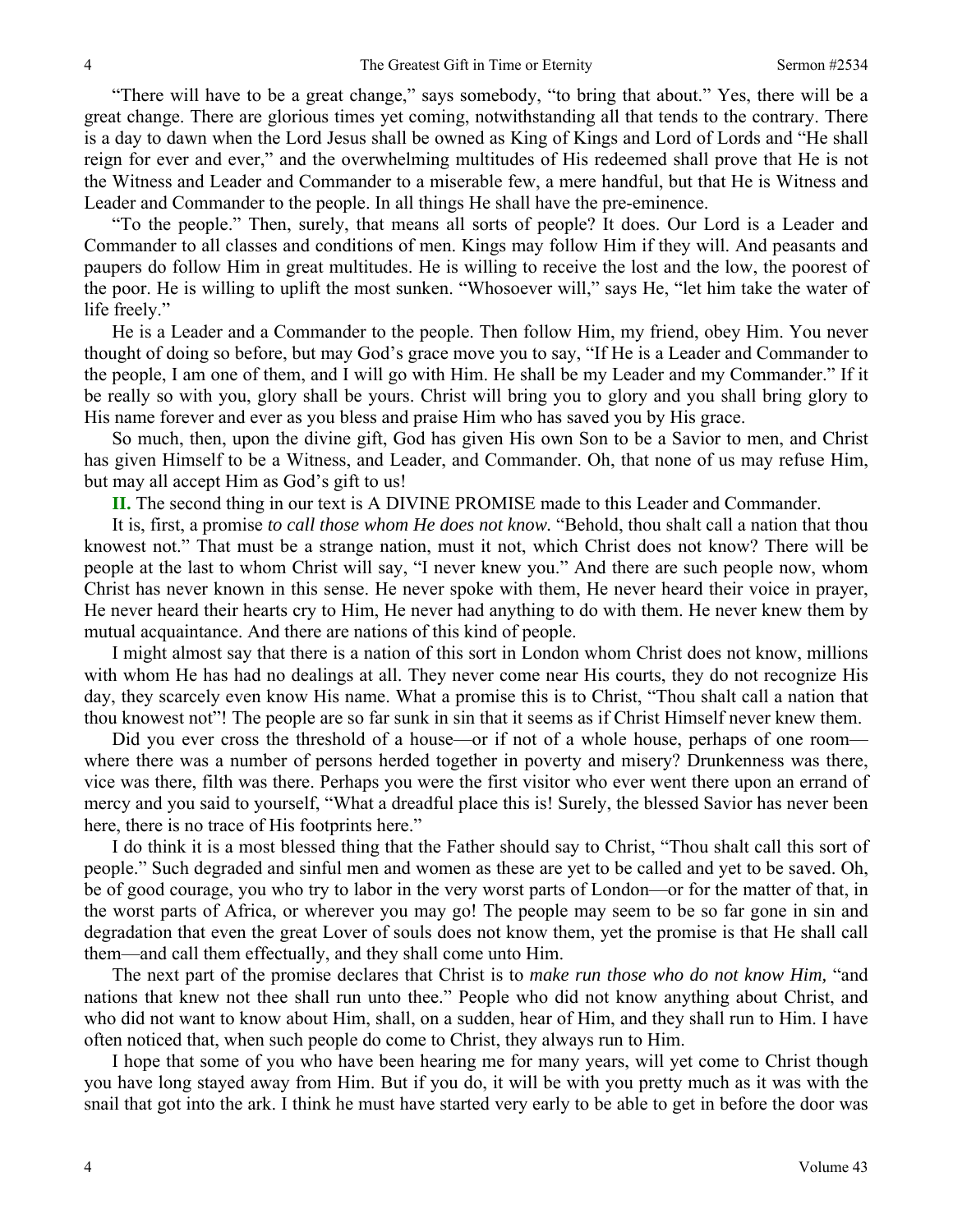shut, for he traveled so slowly. And you hearers of the Gospel who have grown accustomed to it, are as slow in coming to Christ as some boys are when they are going to school.

But when a man has never heard the Gospel and at last somebody has induced him to come in, and sit in the aisle, or in a back seat, it is all so new to him that he begins talking to himself about it. "Christ died for the guilty? I have only to trust Him, and my sins shall be pardoned, and I shall be saved?" He jumps at the idea. It is the very thing he wants and he grasps it at once. He is saved in a moment and he rejoices with a joy unspeakable in the Christ whom he has found in the space of half-an-hour, while others have for years been hearing in vain the glad tidings of salvation. "Nations that knew not thee shall run unto thee."

Do you notice how God talks here? He speaks like a God. Who is this that says, "They *shall*"? Someone asks. "Man has a free will, has he not?" Yes, and God has a free will, too, and when these two come into conflict, it is God's free will that wins the day. Man will do what God wills that man shall do, the will of the Eternal shall get the victory over the poor transient human will.

When I come to preach in this pulpit, I do not say to myself, "Perhaps somebody will make himself willing to be saved." No, but I think to myself, "I shall have a picked congregation to listen to my Master's message. The Lord will pick them out and bring the right people to hear His Word and when I preach it, His Word shall not return unto Him void. Those whom He has determined to bless shall be blessed, whatever the devil may try to do to the contrary. God will have His way, and storm their hearts, and carry all before Him."

"Well*,* but," asks someone, "you do believe in man's free will?" Yes, I do, as much as you do and perhaps more. But I also believe in God's eternal purpose and in God's all-conquering will, so that, without violating the will of man, He can still have His own way, and He can make this promise true to Christ, "Nations that knew not thee shall run unto thee because of the LORD thy God."

Now, lastly on this point, here is a divine promise *to exert an amazing motive power.* What is it that makes people run to Christ? The text tells us, "Nations that knew not thee shall run unto thee because of the LORD thy God, and for the Holy One of Israel; for he hath glorified thee." A glorified Christ makes men run to Him. When Christ is glorified in your hearts, dear friends, you will run to Him. The Son of God, to whom you have been an enemy, nevertheless, out of mighty love, came here, lived, and labored, and died, giving His whole life away that the ungodly might be saved through Him. Not to gain anything for Himself, but out of sheer pity and abounding love, He passed under His Father's rod. He sweat, as it were, great drops of blood. He suffered anguish even unto death for men's redemption. And it was the Son of God who did this—God over all blessed forever.

Having died, He was buried, He rose again, and now all power is given unto Him in heaven and in earth, "Wherefore he is able also to save them to the uttermost that come unto God by him, seeing he ever liveth to make intercession for them." He can save the drunk, the swearer, the profligate, the eighty year-old sinner steeped up to his neck in filthiness and vice. He is able, with a word, to deliver the most corrupt from the power of sin. He can make the most abandoned pure, and chaste, and clean. Through His precious blood, He can save them from all the guilt of their sin, and all the power of their sin, and all the penalty of their sin. Ay, and ultimately, from the very existence of their sin, so that even those who were all black from head to foot shall be "without spot, or wrinkle, or any such thing."

Oh, that the Holy Spirit would, with one glorious ray, light up the cross till you could all see it! Oh, for one beam of light to let the sin-bitten see the brazen serpent lifted high! There is life in a look at Christ.

O friends, I wish that you would all believe this as I say it, for I would say it not only with my lips, but with my heart! It is the best news that mortals did ever tell. Yea, even angels from their glory never descended to earth with a message so sweet as this—Christ is lifted high to be a great Savior of great sinners. Help is laid upon One who is mighty. He sits upon the throne above that He may reign over sinners. He holds the scepter of all worlds that He may stretch it out in mercy towards the guiltiest of the guilty. Only trust Him, fall at His feet in penitence, confess your transgression, ask to be delivered from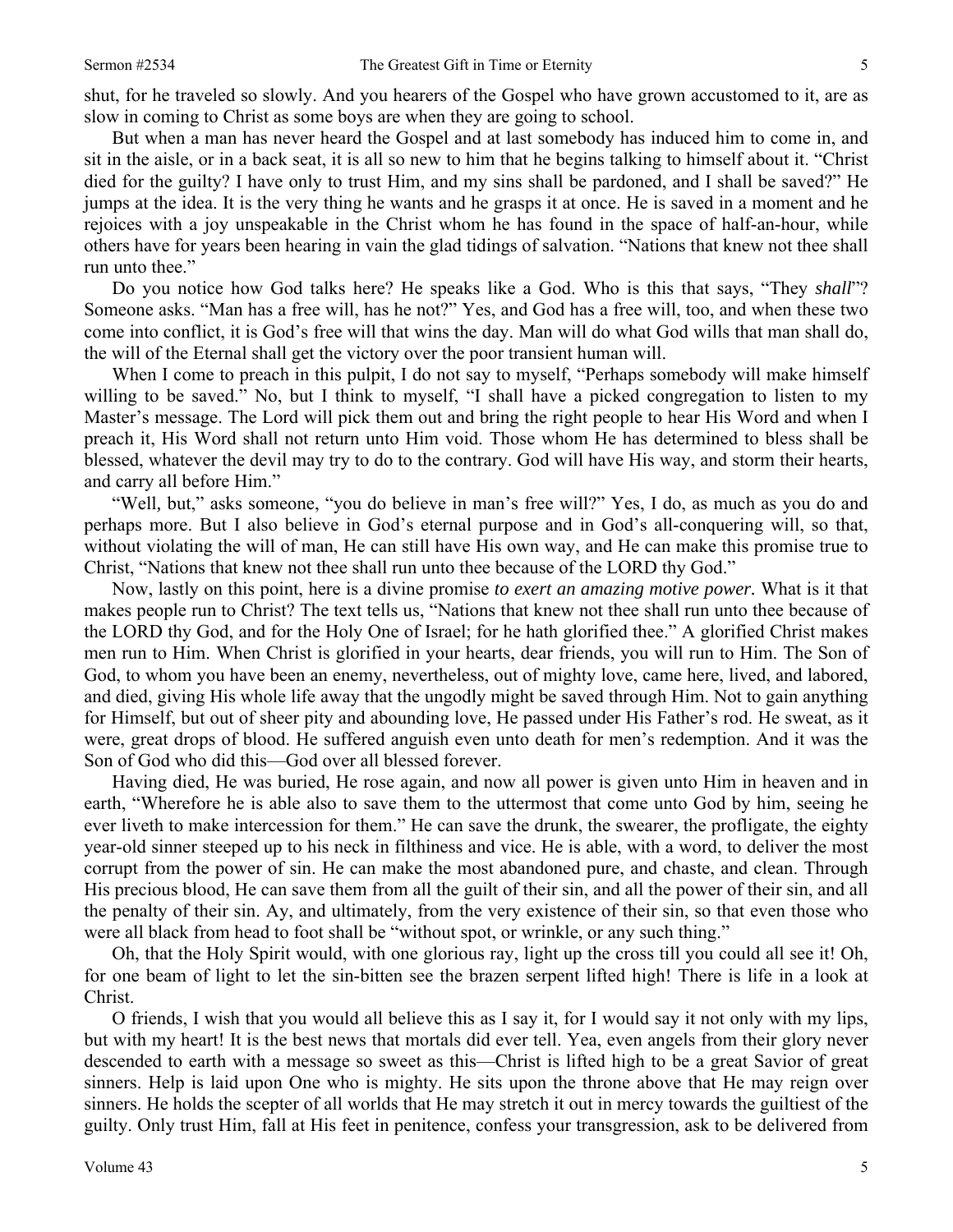it, for this is God's promise to His Son, that you and such as you shall come to Him, and coming to Him, shall be drawn by the fact that He is such a glorious Christ, so every way adapted to your need. God give us grace to rightly set forth a glorified Christ, then shall we soon have saved sinners who have been made to run to Him!

**III.** And now, finally, the last verse of the text furnishes A DIVINE EXHORTATION. "Seek ye the LORD while he may be found, call ye upon him while he is near."

Notice the connection between verses five and six, "Nations that knew not thee shall run unto thee." There is the absolute, unconditional promise. And then the very next verse says, "Seek ye the LORD while he may be found." There is the unlimited exhortation to men, so that *an exhortation to men is not inconsistent with the strongest doctrine of grace,* Yea, more, *the decree of God in no sense renders the effort of man unnecessary.* "Nations shall run unto thee," says the Father to His Son. And when He has said that, He turns round to the nations and He says to them, "Seek ye the LORD while he may be found, call ye upon him while he is near."

Salvation is free and it is the gift of God's grace, but oh, my hearer, you must seek it, you must call upon God for it, and I would, in God's name, stir you up to seek Him and call upon him now! Ere you go to your bed, seek Him who is ready to be found, call upon him who is waiting to hear.

Notice that there is put here *a plea of a very encouraging kind,* "Seek ye the LORD *while he may be found,"* that is the Gospel day. "Call you upon him *while he is near,"* that is mercy's day. I believe that in such a congregation as this, when the Gospel is being earnestly preached, there is a kind of propitious interval allowed to men. There is in grace, as well as in the matter of making a fortune, a "tide" which must be "taken at the flood," and I think that there is a flood-tide just now for some of you. Listen to the music of the waters, "He may be found."

It is not true that Christ has gone away and shut the door of mercy, "He may be found." "Seek ye the LORD while he may be found, call ye upon him." He is not far off, He has not gone away, shut the door behind Him and declared that He will never hear prayer again, "Call ye upon him while he is near." He is very near you just now. He is pleading with you. He has been blessing your neighbor. He has, by His grace, called one who sits in the same pew with you. "Call ye upon him while he is near."

There is also *a warning,* as well as an encouragement, in these words, "While he is near." While mercy's sun has not yet set, while yet the twelve hours of the day are not all counted out—I mean, the day of the Lord's long-suffering mercy, seek Him, I pray you, for there is a day coming when you shall seek in vain, when you shall knock in vain, when once the Master of the house has risen up, and shut the door. That is clearly implied in our text, "Seek ye the LORD while he may be found." There will come a time when He cannot be found—I do not believe such a time is ever reached in this life, or if so, very rarely—but this life is very frail and may end at any moment. Therefore, while it lasts, seek the Lord. For when this life is once over, you can never find Him.

I, at least, will have no complicity in that atrocious treason against God's Word which leads men to believe that they may perhaps seek and find Him in another state. I believe that, of all falsehoods that were ever preached this is the most dangerous, and likely to do the most hurt to men's souls. It is very popular, I know, but what do I care about that? God's servant is not to preach smooth things, but true things. It is this which we have to preach and we dare not go an inch beyond it, "He that believeth and is baptized shall be saved; but he that believeth not"—shall have another chance in a future state? Not so said the lips of perfect love and mercy, the lips of Christ Himself. He said, "Go you into all the world and preach the gospel to every creature. He that believeth and is baptized shall be saved; but he that believeth not *shall be damned."* 

There it stands in His Word and there is nothing after it. There is no hope—smaller or "larger" offered to any man who believes not in the Lord Jesus Christ. Reject the Son of God and what hope can there be for you? "How shall we escape if we neglect so great salvation?" God Incarnate bleeds and dies, and yet you will not be saved by Him, then what can become of you? What must await you but "a certain fearful looking for of judgment, and fiery indignation"? He who will not have God Himself to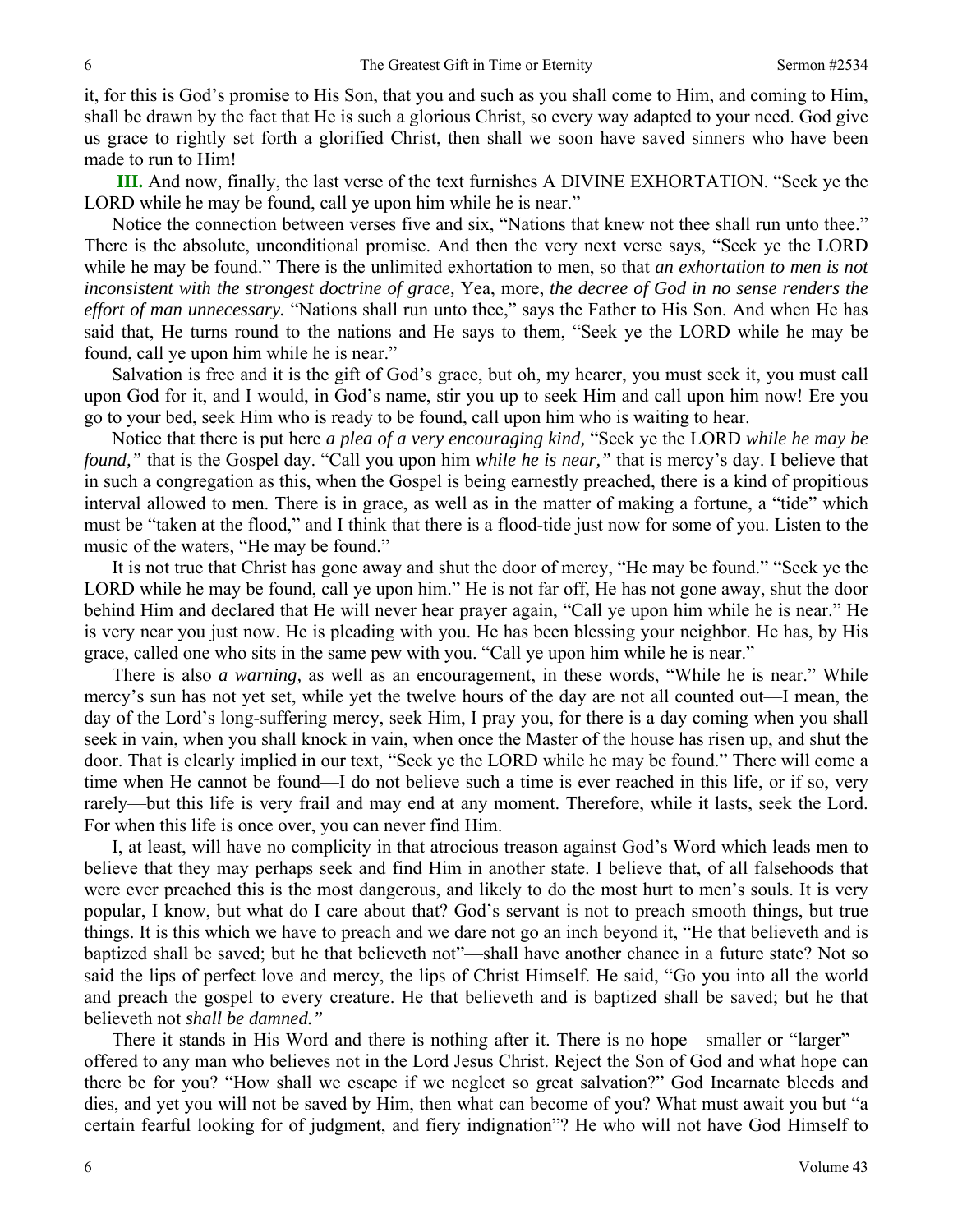save him has deliberately committed spiritual suicide, and on his own head must be his blood. Therefore, I pray you, heed the message of the text, "Seek ye the LORD while he may be found, call ye upon him while he is near."

Make sure work of it and do it at once. Trust Jesus. Trust Him wholly. Trust Him fully. Leave your sin, leave your self-righteousness, quit it all. Give yourself up to Christ to be made holy, to be taught to do His will, and to be His servant all your days. Then, blessed be His name, He will save you, for God gave Him on purpose that He might do so, and He will, and the will of the Lord shall be done in you. Amen and Amen.

#### **EXPOSITION BY C. H. SPURGEON**

#### *ISAIAH 53 AND 55:1-7*

#### **Isaiah 53. Verse 1.** *Who hath believed our report? and to whom is the arm of the LORD revealed?*

It is no new thing for Gospel ministers to be disappointed. Even Isaiah, the most evangelical of all the prophets, who might well be placed at the head of the College of Preachers, feels compelled to say, in the name of all that sacred brotherhood, "Who hath believed our report?" The report was a very plain one, a very earnest one, and very full of noble matter. Men ought to have believed it, but they did not, and they never will unless God's arm is revealed, for faith is the product of omnipotence, and men never believe in Christ till God stretches out His arm. Where was the difficulty of believing the report about Christ? Isaiah tells us about Him, and as we listen, we understand why so many believe not on Him.

**2***. For he shall grow up before him—* 

That is, the Messiah shall grow up before God—

**2***. As a tender plant, and as a root out of a dry ground: he hath no form nor comeliness; and when we shall see him, there is no beauty that we should desire him.* 

When Christ came, He was very lovely to those who could judge of spiritual beauty. In form and comeliness, He was unrivalled, but not to carnal men. They said, "Where is His royal splendor? Where is the majesty of His kingdom?" As they looked upon the carpenter's Son, they said, "Where are His riches?" They heard Him say that He had no where to lay His head and they despised such a Messiah. As He spoke in simple parables to the people, they asked, "Where is His wisdom?" So, to carnal eyes, the Savior had "no form nor comeliness."

**3***. He is despised and rejected of men; a man of sorrows, and acquainted with grief: and we hid as it were our faces from him; he was despised, and we esteemed him not.* 

Oh, how sad it is that the Son of the Most High God, when He condescended to wear our nature, received such base treatment as this from the hands of men! How equally sad is it that His glorious and ever-blessed Gospel should still be the object of contempt to multitudes of men! They will not have it. They will have their own philosophy—their own falsehoods, rather let us say—but Christ they despise and they esteem not His Gospel.

**4.** *Surely he hath borne our griefs, and carried our sorrows:—*

Listen, you sad ones, you sorrowful ones! Let this sweet note charm you into joy, "He hath borne our griefs, and carried our sorrows."

**4***. Yet we—*

We, for whom He was the Substitute, for whom He smarted, "Yet we"—

**4-5.** *Did esteem him stricken, smitten of God, and afflicted. But he was wounded for our transgressions, he was bruised for our iniquities: the chastisement of our peace was upon him; and with his stripes we are healed.* 

Wonderful medicine! Marvelous healing! Where shall we find the like? The Physician drinks the bitter draught and so cures the patient. Who ever heard of such a wonder as this? The Physician is put to death and that great sacrifice heals the patient. Who ever heard of such a thing as this before? The whole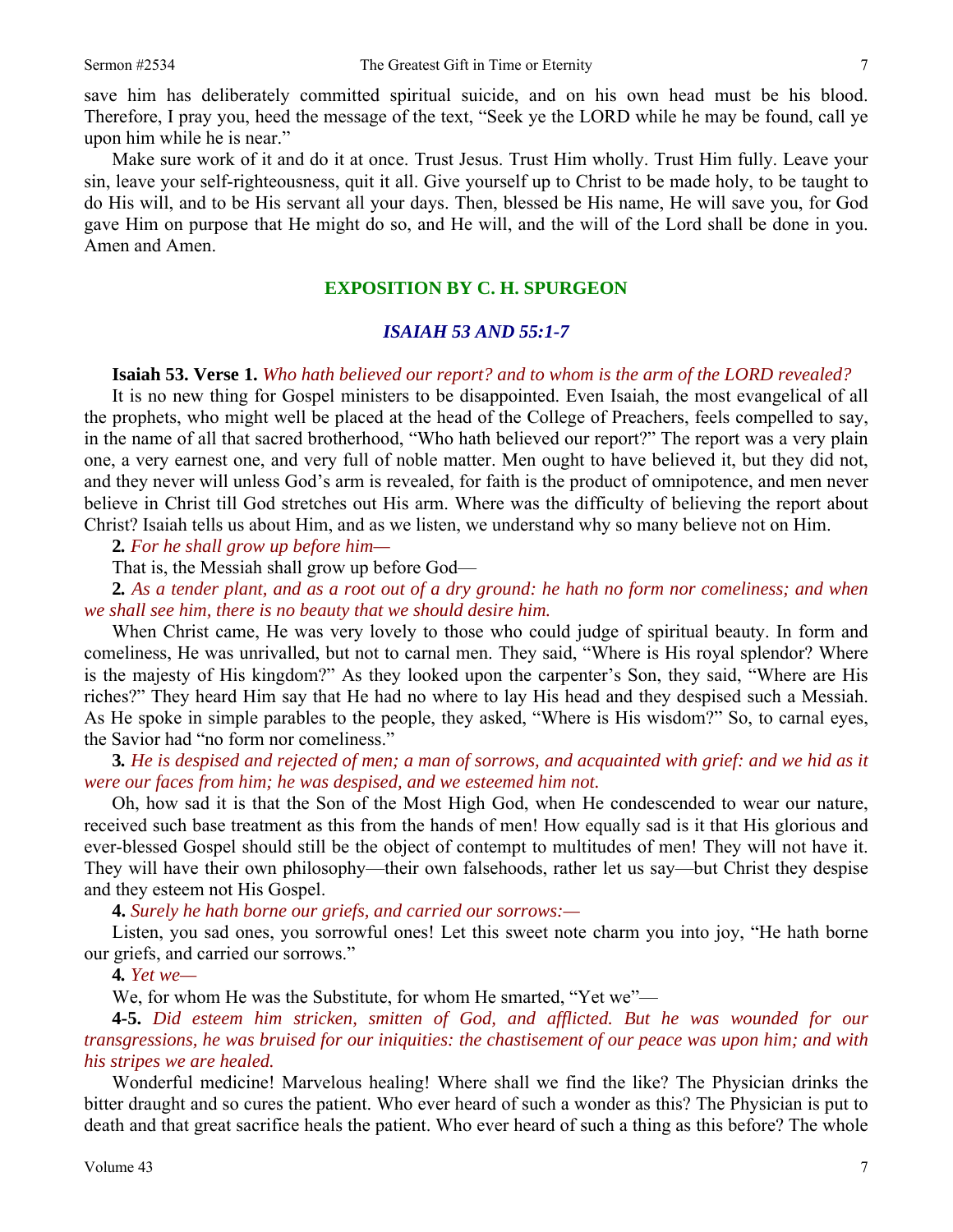Gospel in a nutshell lies in this verse, "He was wounded for our transgressions, he was bruised for our iniquities: the chastisement of our peace was upon him; and with his stripes we are healed."

Now comes another wonderful verse, such as Luther was accustomed to call "a little Bible." It begins with "all" and it ends with "all."

**6.** *All we like sheep have gone astray; we have turned every one to his own way; and the LORD hath laid on him the iniquity of us all.* 

There is your only hope of eternal life, sinner. You are among the "all" who went astray. If you are a believer in Christ, you will be found among the "all" whose iniquities were laid upon Him and carried away by Him.

**7***. He was oppressed, and he was afflicted, yet he opened not his mouth: he is brought as a lamb to the slaughter, and as a sheep before her shearers is dumb, so he openeth not his mouth.* 

Oh, the majesty of His silence! Never was eloquence equal to this, "He opened not his mouth."

**8.** *He was taken from prison and from judgment: and who shall declare his generation? for he was cut off out of the land of the living: for the transgression of my people was he stricken.* 

They ought to have been stricken, their transgressions deserved the heavy blows of the rod of God's wrath. Yet, "for the transgression of my people was he stricken."

**9.** *And he made his grave with the wicked,—* 

He was crucified between two malefactors.

**9***. And with the rich in His death;—* 

He was buried in the tomb of Joseph of Arimathea.

**9***. Because he had done no violence, neither was any deceit in his mouth.* 

For that very reason He was qualified to bear our sin. Because He had no sin of His own, therefore He could bear ours, and He did bear ours, and died, "the just for the unjust, that He might bring us to God."

**10.** *Yet it pleased the LORD to bruise him; he hath put him to grief: when thou shalt make his soul an offering for sin, he shall see his seed, he shall prolong his days, and the pleasure of the LORD shall prosper in his hand.* 

Do not be afraid, then, about the kingdom of Christ. Its interests are safe enough, for they are in His hands, and God has given the promise that His pleasure shall prosper there.

**11.** *He shall see of the travail of his soul, and shall be satisfied:* 

His death-pangs were our birth-pangs and Christ shall see that which is born of His soul-anguish, and "shall be satisfied."

**11.** *By his knowledge—*

Or, "by the knowledge of him."

**11.** *Shall my righteous servant justify many; for he shall bear their iniquities.* 

There is no meaning at all in this chapter if it does not teach that Christ took upon Himself the sin of His people and did suffer in their room and place and stead. Let who will object to this doctrine, it is the Gospel, the very heart and marrow of it, and there is nothing that can make a heavy heart glad until it sees sin removed by the death of Christ. "He shall bear their iniquities."

**12.** *Therefore will I divide him a portion with the great, and he shall divide the spoil with the strong; because he hath poured out his soul unto death:* 

He not only died, but He poured out His very soul unto death.

**12.** *and he was numbered with the transgressors; and he bare the sin of many, and made intercession for the transgressors.* 

We shall do well also to read part of the  $55<sup>th</sup>$  chapter of Isaiah after this  $53<sup>rd</sup>$ , the one is an admirable preparation for the other